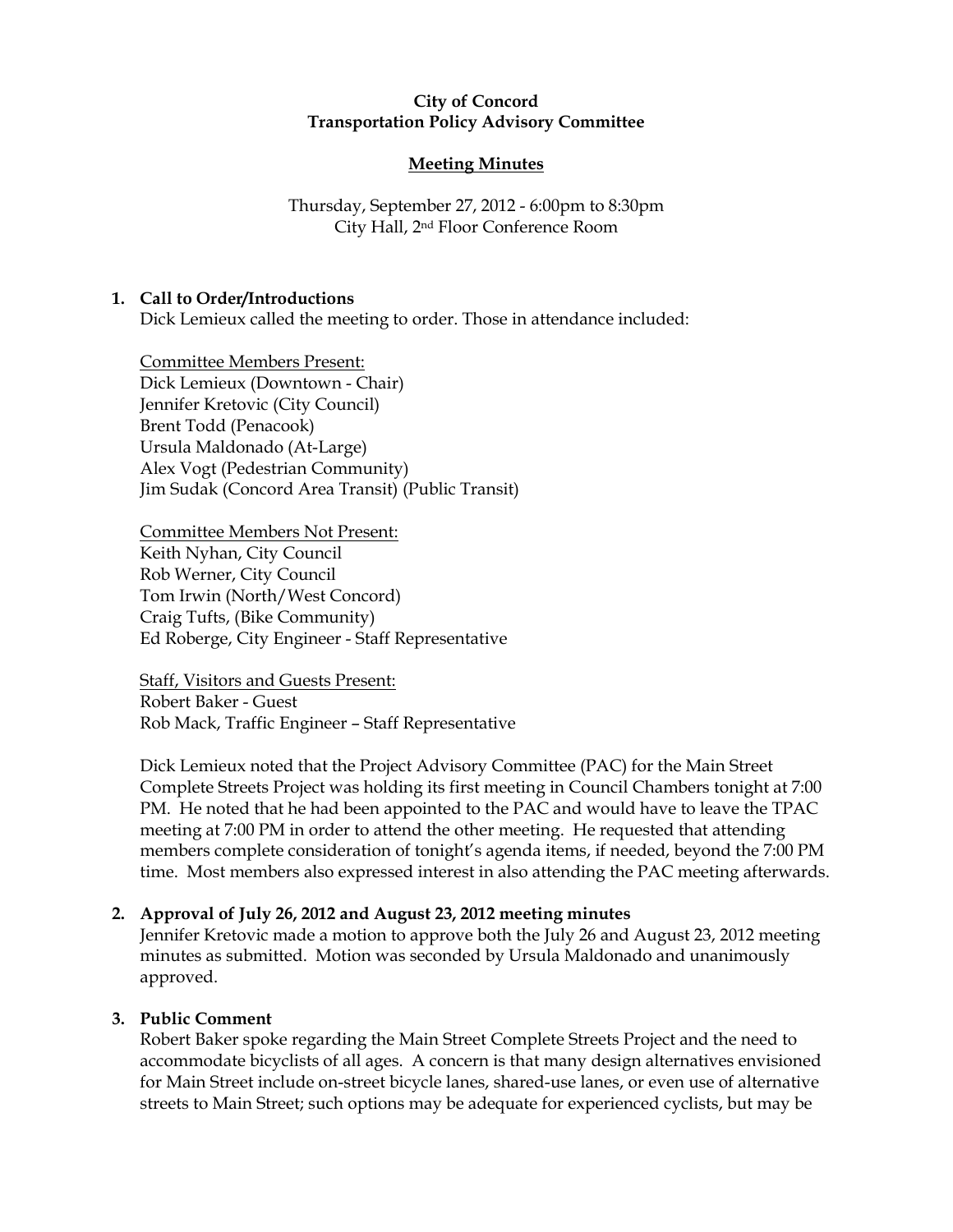inappropriate for very young bicyclists or the elderly. He stressed that TPAC's consideration of a 'consensus alternative' should strive to accommodate bicycle users of all ages and abilities.

## 4. New Business

# a. FY2014-FY2023 CIP Project Priority Review

Worksheets summarizing upcoming CIP projects for intersections, street corridors, new street construction and sidewalks/streetscapes were distributed in the agenda package. Rob Mack summarized that, as was done in past years, TPAC would work to make a consolidated opinion on the ranking of projects in terms of need and priority; TPAC's recommendation would complement similar rankings to be developed by staff and TOC. Staff would submit these overall recommendations to City Council prior to their consideration and approval of next year's CIP program and adoption of the FY2014 budget. Due to constraints of time available tonight, the Chair suggested that blank worksheets be distributed electronically to members prior to the next meeting with instructions for each member to consider his/her project priority rankings in terms of 'low, medium or high'. Individual rankings would be submitted back to staff a few days before the next meeting for consolidation into a draft overall ranking to facilitate TPAC's discussion.

## 5. Staff Updates

a. CIP 460 Downtown Complete Streets Improvement Project – TIGER 2012 Dick Lemieux noted that this will be one of the most important transportation improvement projects in the city in years, and recommended that TPAC articulate its position to the PAC regarding key design aspects of the project. The PAC is meeting on a compressed schedule with objective to develop a consensusdesign recommendation for City Council consideration in late November. The Pedestrian and Bicycle committees have already submitted individual recommendations, but a consolidated recommendation from TPAC would be highly beneficial for PAC's consideration. Attendees concurred.

In order to provide TPAC input to the PAC as soon as possible, TPAC members concurred to set up special meetings to discuss the project over the next three Wednesdays (October 3, 10 and 17 at about 6:00 PM). Rob Mack will confirm meeting time/place in the coming days. To facilitate that discussion, a copy of the Consensus Design alternative from the Rethinking Main Street study was distributed to attendees. Full electronic copies of that report as well as the TIGER Grant application would be distributed to members in the coming days.

Attendees discussed aspects of TPAC's upcoming main street deliberations. It was felt that the group's recommendation should focus on the 'complete streets' aspects of the project. Brent Todd offered to consolidate current recommendations from TPAC subcommittees into a draft document that could be used to facilitate TPAC's discussions, and with refinements, evolve into a final document for presentation to the PAC. It was suggested that perhaps two representatives from TPAC would present to the PAC in mid-October.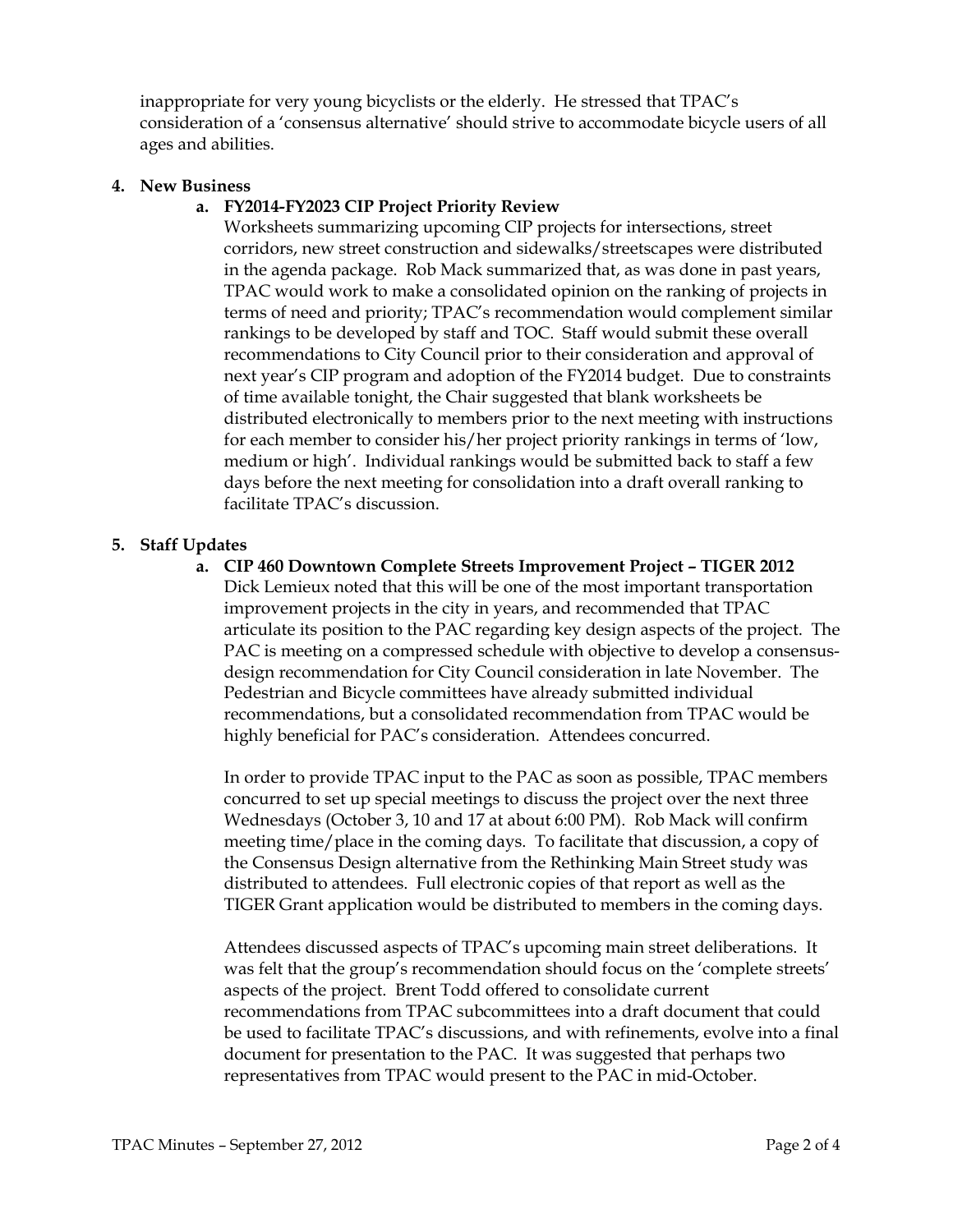# b. CIP 40 Langley Parkway

Rob Mack noted that corridor alternatives through the hospital campus were recently developed including coordination with Concord Hospital staff. Neighborhood input on the corridor concepts was anticipated later in the fall.

## 6. Presentations

There were no presentations.

## 7. Consent Reports

a. Approval of Subcommittee Minutes (Pedestrian, Bicycle, Traffic Operations) Alex Vogt made a motion to approve, as submitted, the: August 17, 2012 minutes of the Pedestrian Committee; the August 6, 2012 minutes of the Bicycle Committee; the May 15, 2012 minutes of the Public Transit Committee and the August 21, 2012 minutes of the Traffic Operations Committee. Motion was seconded by Ursula Maldonado and unanimously approved.

# 8. TPAC Referrals from City Council, Staff and Chair

Jennifer Kretovic reported that the Public Transit Committee is considering a request from Horseshoe Pond residents to reinstate the 15-minute trolley service in that area as opposed to the recently-implemented 1-hour service loops.

## 9. Status report on subcommittees

## a. Pedestrian Committee, Alex Vogt

Alex Vogt reported that the Pedestrian Committee met on September 20, 2012 and discussed 'Walk Friendly Report Card' priorities, field data collection on sidewalk lighting levels, and the Main Street Complete Streets Project.

# b. Bike Committee, Craig Tufts

Rob Mack relayed a note from Craig Tufts that the Bike Committee met on September 25, 2012 and reviewed a plan of 'recommended bike loops' for recreational rides in and around Concord. There was further discussion of the Main Street improvement project with objective to consider bicycle-related recommendations for the project in the near future. Regarding the prior referral on the N-S Bike route and potential rerouting of the route through the N. State/Rumford intersection, it was decided to leave the bike route designation where it currently is for now, pending future improvements in this locale related to the Langley Parkway project. It was noted that CNHBC placed inverted U bike racks in one of the downtown parking garages.

# c. Public Transit Committee, Jennifer Kretovic

Jennifer Kretovic reported that CAT has installed all but 15 of the 118 new bus stop signs. The 15 are problematic in that conditions at the respective bus stops make location of the signs difficult. The Public Transit Committee would next meet on October 16, 2012.

# d. Traffic Operations Committee, Rob Mack

Rob Mack reported that the Traffic Operation Committee met on September 18, 2012. Discussion included a staff visit to S. Burlington Vermont to observe the recent lane conversion (4 to 3 lanes) on Williston Road which services about